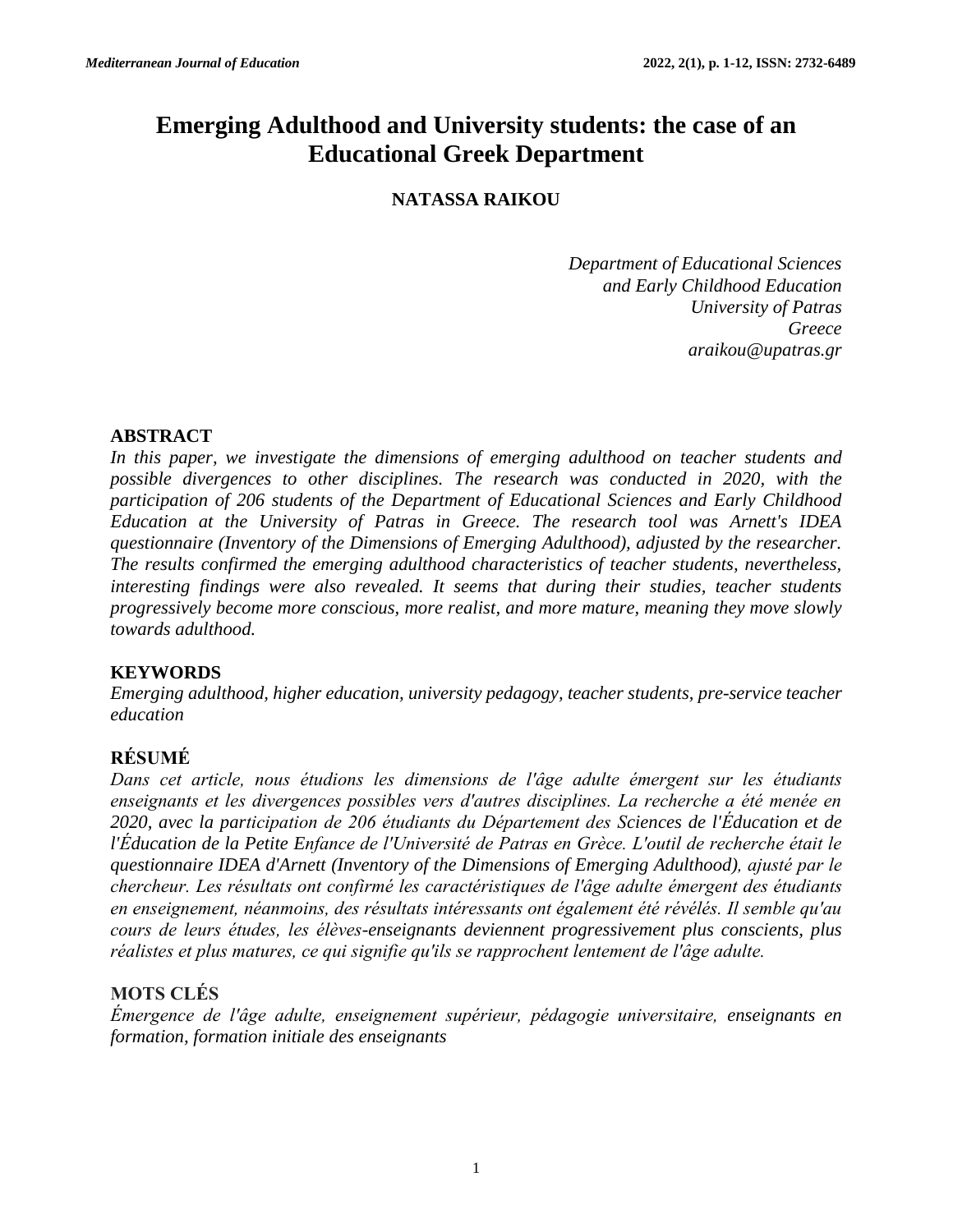#### **INTRODUCTION**

According to literature (Arnett, 2004; Brookfield, 2012; Cranton, 2000), university students are characterized by particular developmental elements that are related to their psychological, pedagogical, and sociological dimensions of the way they learn. We argue that, in order to support university students during their learning process, the necessity of understanding all the dimensions that influence their developmental path seems essential. In this paper we focus on university students and their way towards adulthood, investigating the role of the university context in this process. Taking into account the massification of higher education worldwide, it seems that the university, as a social framework in which the young person exists, lives, and acts, has a catalytic effect on his/her development (Raikou, 2020).

One of the basic questions adult education researchers seek to answer was always the timing or period of the transition to adulthood (Brookfield, 1986; Jarvis, 2010; Knowles, 1970; Lindeman, 1926; Merriam & Caffarella, 1999). During the last decades, there is a convergence that adulthood is not determined based on the typical criterion of age, because this criterion is not maintained in different eras and societies, while the age at which one can be described as an adult may vary even within the same society. In order to characterize a person as an adult, we should consider whether s/he is in the state of adulthood, while a broader consensus among researchers is identified as to the critical importance of taking on roles and responsibilities for the transition to adulthood (Kokkos, 2005).

Therefore, adulthood is rather a developmental process of a person to maturity, autonomy, and responsibility. If we approach by this point of view the period of university studies, meaning the period after adolescence and in the early years of adulthood (from 18 and up to almost 30 years old), we realize that the university years coincide with the period of great challenges and changes in the development of the person.

#### **EMERGING ADULTHOOD**

The above period, meaning the period after adolescence and in the early years of adulthood, has been the subject of research in recent years. The American developmental psychologist Jeffrey Jensen Arnett (2004) systematically studied the specific period of development of the individual, giving it the term emerging adulthood. According to relevant research (Reifman, Arnett, & Collwell, 2007), emerging adulthood is a period associated with developmental challenges, which in some cases can be difficult, while there is great heterogeneity, mainly due to socio-cultural differences.

As Arnett (2000) states, emerging adulthood is not seen worldwide among young people, but especially in developed modern societies, which provide the opportunity to explore the different alternative paths in their lives. However, even among these societies, differences in nationality, economy, social classes, and culture of each region are distinguished (Arnett, 2004; Arnett, Žukauskienė, & Sugimura 2014). The findings of these surveys, with emphasis on the impact of the socio-cultural context on shaping the characteristics of emerging adulthood, confirmed by corresponding surveys carried out in recent years in Greece, mainly on students at Greek universities (Galanaki & Leontopoulou, 2017; Galanaki & Sideridis, 2019; Leontopoulou, Mavridis, & Giotsa, 2016; Petrogiannis, 2011).

Arnett (2000, 2004) in his work identified five dimensions of emerging adulthood, which include (a) identity exploration, (b) instability, (c) self-focus, (d) feeling in-between, and (e)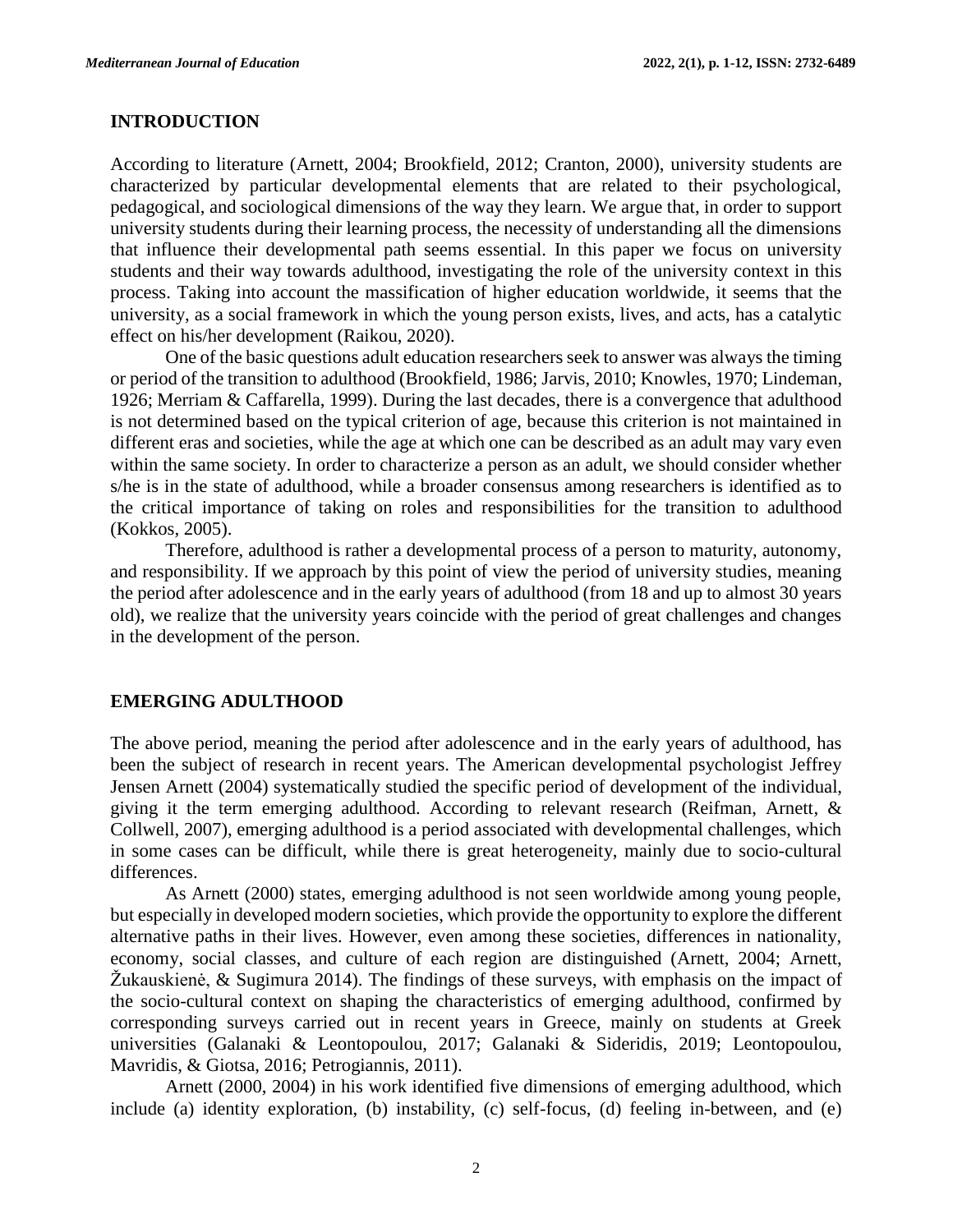possibilities. In other words, despite the socio-cultural heterogeneity, the above research has shown that these dimensions are identified, however, with different connotations and gravity depending on the context. The dimensions of emerging adulthood are described as follows:

(a) During this period, identity is investigated. Young people test possibilities and process their thoughts on how they want to live their lives and on the commitments they will make, mainly by focusing on relationships, profession, and ideology (Arnett, 2000). Although the formation of identity starts from adolescence (Erikson, 1968), however during emerging adulthood the young person, without full dependence on parents in adolescence and without committing yet to specific roles, can try alternative options and explore different lifestyles. It is perhaps the "best opportunity for such a form of self-discovery" (Arnett, 2004, p. 8).

(b) This is probably the most unstable period of human life. During this time there are usually very frequent changes in love relationships and work. According to Arnett et al. (2014), this instability is mainly attributed to the internal search for the identity of young people. However, in some cases, he claims to be due to external factors, such as a dismissal in the workplace or different choices of their partner (Arnett, 2000; Arnet et al., 2014). However, instability can also occur concerning the young person's studies. Contact with reality is likely to lead them to change their original plan for what they wish to study and what profession they will choose to do in the future.

(c) At this time the person focuses on himself, as at no other time in his life. The demands of the parents and the school of adolescence, as well as the professional and family obligations of adulthood, absorb the individual so that he cannot turn to himself and think about him. On the contrary, young people in emerging adulthood probably have the most time to do so, because their obligations are usually less. They have the opportunity to focus on themselves, which is a positive thing according to Arnett (2004), because in this way they discover their potential, acquire useful skills for the future, both in interpersonal and professional terms while learning to act as selfsufficient individuals and rely on their skills and strengths.

d) Individuals currently have the feeling of an intermediate situation because they may feel that they cannot identify themselves either as teenagers or as adults. In many cases, they are partially dependent on parents and do not yet fully feel the ability to take responsibility and make independent decisions, which young people associate with adulthood, because this ability is gradually acquired (Arnett et al., 2014). This is a slow process linked to previous dimensions, because the instability observed, as well as the exploration of identity and the focus on the self that characterize emerging adulthood, take time and justify the nearly ten-year duration of this development period.

e) It is a period filled with possibilities and optimism. Young people, despite the difficulties they often have to manage, have a positive attitude and high expectations for their future. Since most of them have not yet experienced serious problems or critical life events and have not been forced to make important decisions, they feel optimistic and have a great choice, as well as many possible scenarios for their future.

### **THE UNIVERSITY CONTEXT: STUDYING IN A DEPARTMENT OF EDUCATION IN GREECE**

According to the literature, the university is a social framework with a significant impact on the formation of students' lives. Particularly in Greece, where the majority of young people attend university, this influence is crucial. The university framework is characterized as an intermediate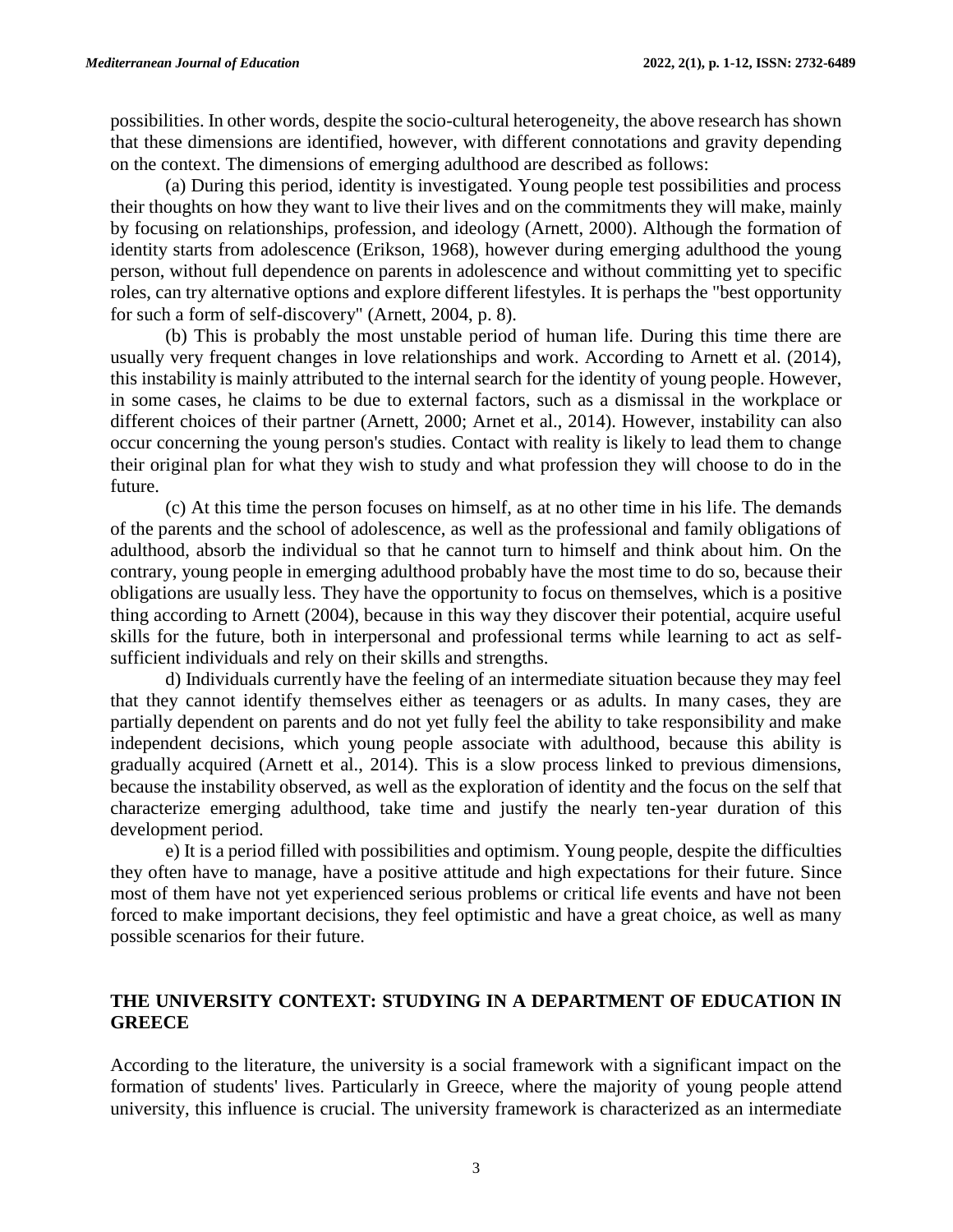stage between the family and the wider social context. It contributes, in other words, to the transition from the full family dependency of adolescence to the autonomy of adulthood (Raikou & Konstantopoulou, 2021).

In the last decade, some research has been carried out on university students in Greece and the results confirm the existence of the same dimensions of emerging adulthood in Greek students as described by Arnett (Galanaki & Leontopoulou, 2017; Galanaki & Sideridis, 2019; Leontopoulou, Mavridis, & Giotsa, 2016; Petrogiannis, 2011). Nevertheless, the last years research focusing on specific groups of students has taken place, investigating the conditions of education and how these conditions affect the development of young people. In particular, studies have been carried out on the emerging adulthood of Greek students concerning the role of practicum in the development of future teachers (Raikou & Filippidi, 2019), as well as the contribution of the Erasmus student mobility programme to the emerging adulthood of the participants (Mastora, Panagopoulou & Raikou, 2020; Raikou & Karalis, 2020). The results of the above research reveal that those experiences during their studies had significant benefits for students, both in shaping their identity and in developing professional and social skills. At the same time, a survey on medical students outlined that the early inclusion of practical exercise during studies, meaning the development of students' professional roles from the beginning of their studies, enhances the responsibility of young adults (Raikou & Konstantopoulou, 2021). Accordingly, another survey on fighter pilots showed that student pilots feel adults in rates at least two times higher than their peers and this should be addressed, on the one hand, to the kind of education they have received and, on the other hand, the feeling of responsibility that is received from their new role (Kapogiannis, Karalis, & Raikou, 2021).

Having the results of those studies in mind, and since we are talking about a period of shaping the identity of the young person, the question is whether the subject of study relates to differences in the dimensions of emerging adulthood (Raikou & Konstantopoulou, 2021). In this study, we are interested in exploring teacher students. In Greece, graduating from the Department of Education requires attendance of four academic years. The educational programme includes lectures, tutorials, and practicum. Practicum is a significant part of their studies and includes a series of compulsory and elective courses, workshops, and implementation of educational activities at school, from the second year of studies onwards.

# **METHODOLOGICAL APPROACH**

This research aims to investigate the period of emerging adulthood experienced by young people studying at a Department of Education at the undergraduate programme, in order to detect and understand the factors and parameters that influence this period. The main research questions are regarding how emerging adulthood is related to the effective training of teacher students, as well as how the characteristics of the period of emerging adulthood affect the development of motives for the successful completion of the educational studies for the future teachers. This study comes after other similar studies on pilot fighter students and medical students (Kapogiannis et al., 2020; Raikou & Konstantopoulou, 2021), to detect points of convergence and divergence among students of different disciplines.

The research tool was a questionnaire of 77 closed-type questions, in most of which the five-level Likert scale was applied. The questionnaire included three parts: demographics, a part of Arnett's IDEA questionnaire (2004), adjusted by the researchers, as well as questions about participants' views on teacher's education.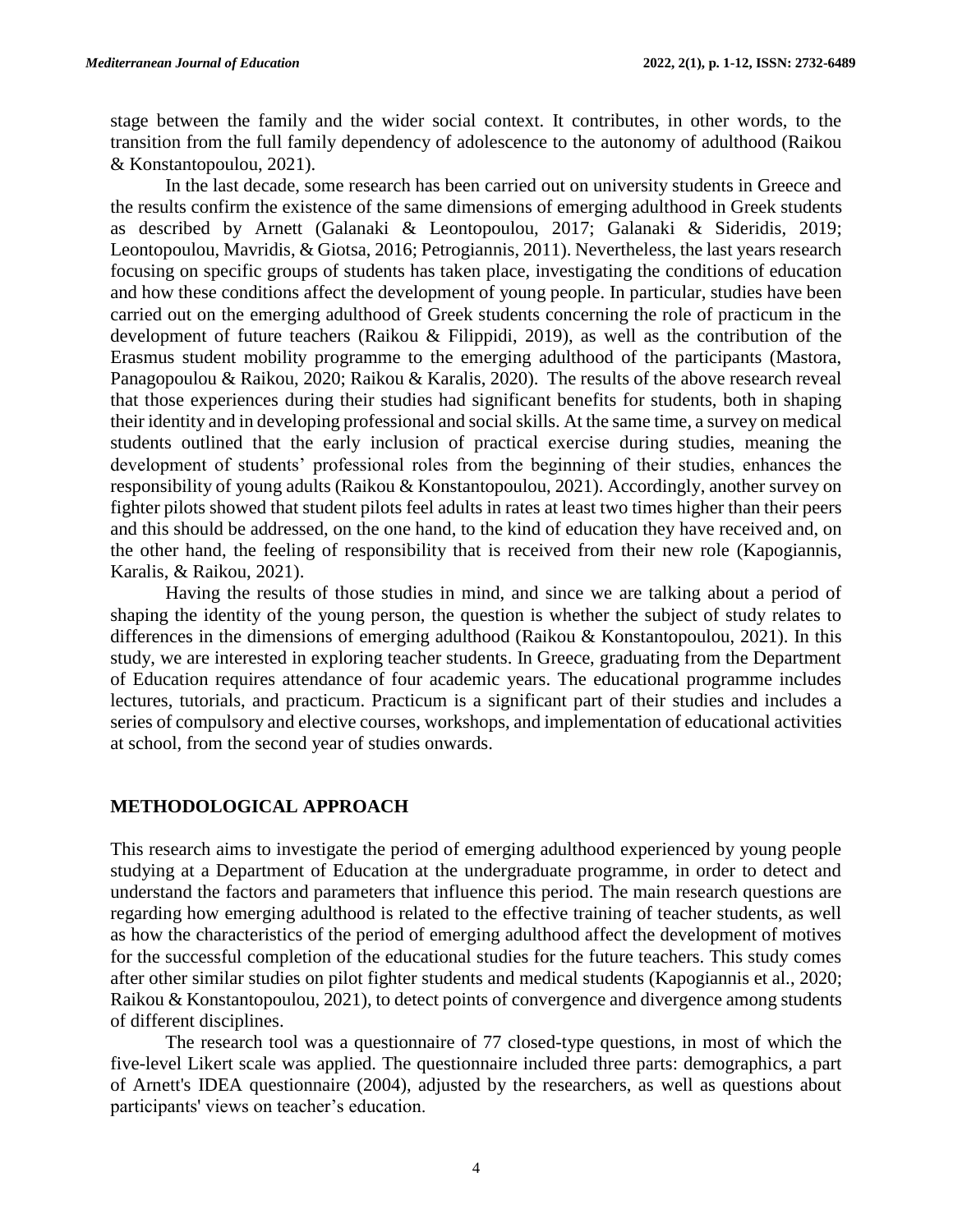The research procedure included four distinctive stages:

- The stage of determining the participants to be studied,
- The examination of the information collected from various sources available to us (literature, electronic databases, participants)
- The selection of the research tool to be used, through which the useful data for our study would be obtained
- The application of the collection and sorting procedure for data processing.

From the overview of Greek and international literature, it became clear that the stage of emerging adulthood includes a large number of factors that affect how young people participate in the educational procedure. The survey involved 206 teacher students from the University of Patras, aged between 18-30 years old, 11 of whom were male (5.3%) and 195 were women (94.7%), which is approximately the ratio among the students of the Department, as this Department has been chosen mostly by women over time. The duration of studies is four years, and the participant students came from all the years of studies except the first. Students in their second year of studies amounted to 30.4%, 31% were in their third year, 32.5% were in their fourth year, while 3.4% had exceeded their minimum study period. The period of the research lasted from October 2020 until January 2021. It is worth mentioning that during the research period due to the COVID pandemic the teaching at the university was online and there was no practical exercise programme at schools.

# **RESULTS**

The majority of the participants (61.2%) live with their parents, 30.6% live alone and 8.3% cohabitate. These data on accommodation contradict the findings of Kapogiannis et al. (2021) on student pilots, according to which a little more than half of them (54.3%) live on their own, one third (33.3%) share a flat, while the others (12.3%) live with their parents. This can be explained by the fact that fighter pilot students are more financially independent than teacher students because they are paid during their studies.

Regarding the educational level of parents, 28.8% of fathers and 40.5% of mothers have completed post-secondary or higher education studies. In terms of their socio-economic situation, 53.4% consider it to be satisfactory and 37.9% moderate. During their studies, the majority had work experience (60.7%), either permanently or periodically, while 58.3% mentioned that they faced financial problems. Compared to the corresponding research in medical students, the sample of this research shows a lower socio-economic and education level of parents, while they faced a higher percentage of financial difficulties during the studies (Raikou & Konstantopoulou, 2021). The majority of participants do not consider as adult characteristics the ability to financially support, care for children and engage in domestic work, either for men or women. The average value of the answers ranges between 2.03-2.67 on the 5th Likert scale, where 1: I totally disagree  $& 5$ : I totally agree. In addition, no statistically significant differences were found between the years of study. In other words, it seems that in terms of the relationship between gender and adulthood, there are no differences. The views of future teachers on the characteristics of adulthood do not differ according to gender but are the same whether we are talking about the adulthood of men or women. Here, however, it should be noted that the vast majority of the participants expressing the above opinions were women.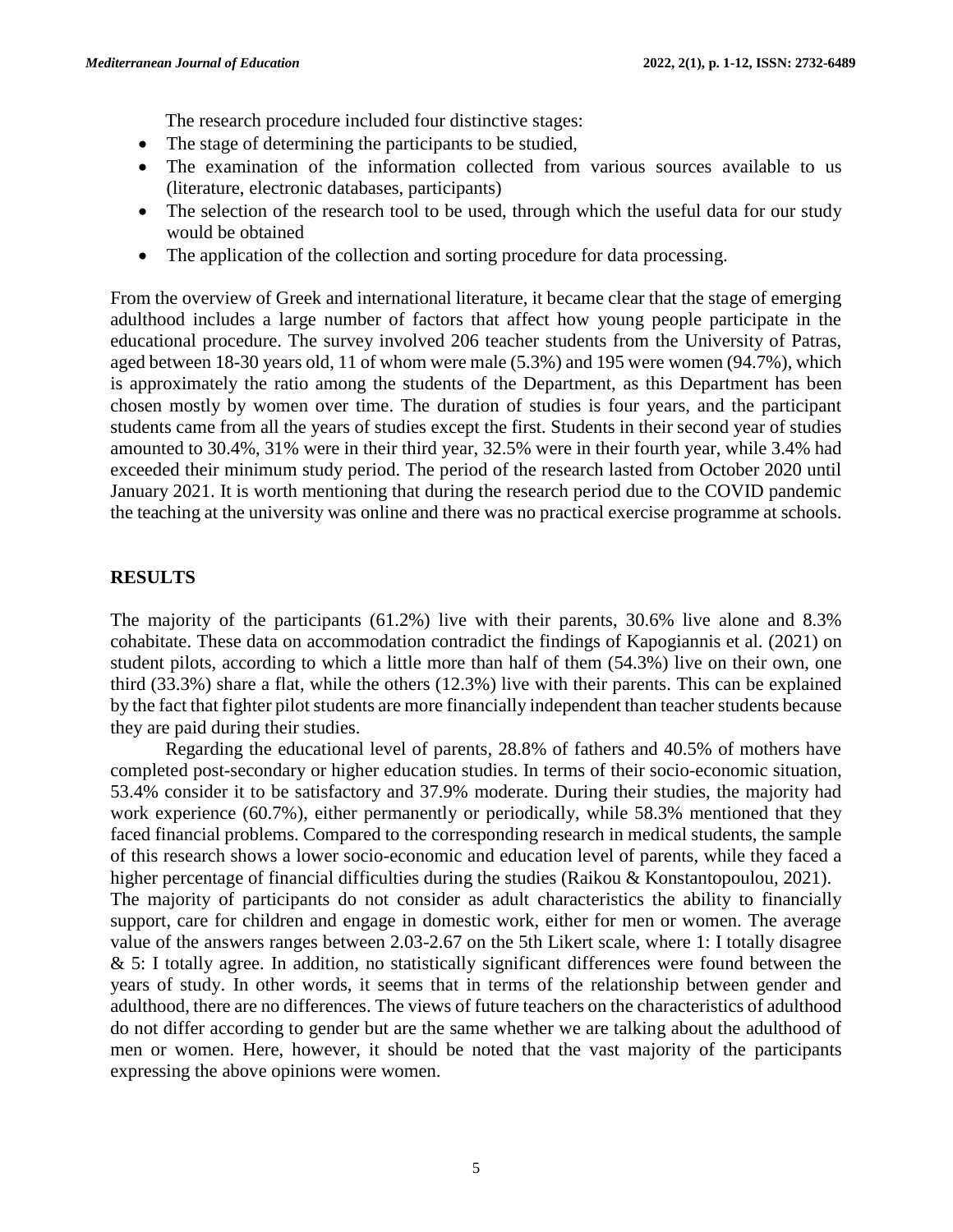We then examined their views on whether the adult avoids driving drunk, banned substances, excessive alcohol consumption, profanity, and vulgar language, as well as whether he/she drives safely and within the speed limits. It is observed that their responses are statistically significant  $( $0.05\%$ )$  and are at a moderate level, however with a higher mean compared to previous views, since values range between 3.05%-3.51%. In other words, at levels 4 & 5 (I agree/totally agree) the answers are between 53.9%-35.9%, with the largest percentage being the view that the adult avoids driving drunk and the smallest percentage that the adult avoids profanity and vulgar language. However, through multiple comparisons (Bonferroni) there appear to be statistically significant differences between the years of study, regarding these two views (the adult avoids driving drunk and avoids profanity and vulgar language): as the year of study increases, the average agreement, the intensity of these views grows.

Financial independence from parents is for a large percentage of participants (73.3%) a factor of adulthood. About half of the participants agree or totally agree that adults use methods of contraception to avoid unwanted pregnancy (49%) and that no longer living in your parental home is a sign of adulthood (47.5%). However, a small percentage considers marriage (16.1%) and having at least one child (12.1%) to be a sign of adulthood, while a few more (but still at low levels) consider commitment within a long-term relationship (27.2%) and monogamousness (29.7%) to be a sign of adulthood. In addition, no statistically significant differences were found between the years. These findings are consistent with research in medical students (Raikou & Konstantopoulou, 2021), in which the majority of participants (values above 60%) consider that marriage or longterm relationship, the creation of a family as well as the care of the home and the family, are not characteristics of adulthood, either for the man or the woman.

In contrast, the vast majority consider that characteristics of adulthood are the acceptance of responsibility for the consequences of our actions (89.3%) and the ability to decide based on our personal beliefs, regardless of the beliefs of our parents (82.5%). In addition, a significant percentage reports that an adult is considered to be the one who can appreciate (64.5%), as well as when establishing his relationship with his parents as equal adults (58.2%). Here, too, no statistically significant differences were found between the years.

Other views examined showed that most participants consider as characteristics of adulthood the capacity for financial independence from parents (79.7%), full vocational rehabilitation (71.3%), the ability to provide security for their family, both for men (65.1%) and for women (64.1%). In addition, about half of the participants agree or totally agree that the criteria of adulthood are the emotional weaning from parents (56.3%), the ability to apologize (55.3%), and be able to control your emotions (48.5%). The only statistically significant difference (0.029%) lies in the view that the man should have completed his military obligations (between the 2nd and 4th year, with the largest average agreement in the second year).

The above findings are consistent with previous surveys of Greek students (Kapogiannis et al., 2021; Raikou & Konstantopoulou, 2021; Petrogiannis, 2011), however, in some cases, the findings vary noticeably. Indicatively, the percentages on assuming responsibilities (89.3% medical students: 67.2% - fighter pilot students: 97.5% - Petrogiannis: 89.9%) is similar to Petrogiannis study which was conducted ten years ago on Greek students of different disciplines; however, they are much larger than medical students and smaller than fighter pilot students. Regarding financial independence (79.7% - medical students: 60% - pilot students: 70.3% - Petrogiannis: 82.8%), again the percentages of teacher students are similar to Petrogiannis study, however, they are higher than both medical students and fighter pilot students. Finally, regarding their views on marriage and the creation of family (16.1% - medical students: 15.4% - pilot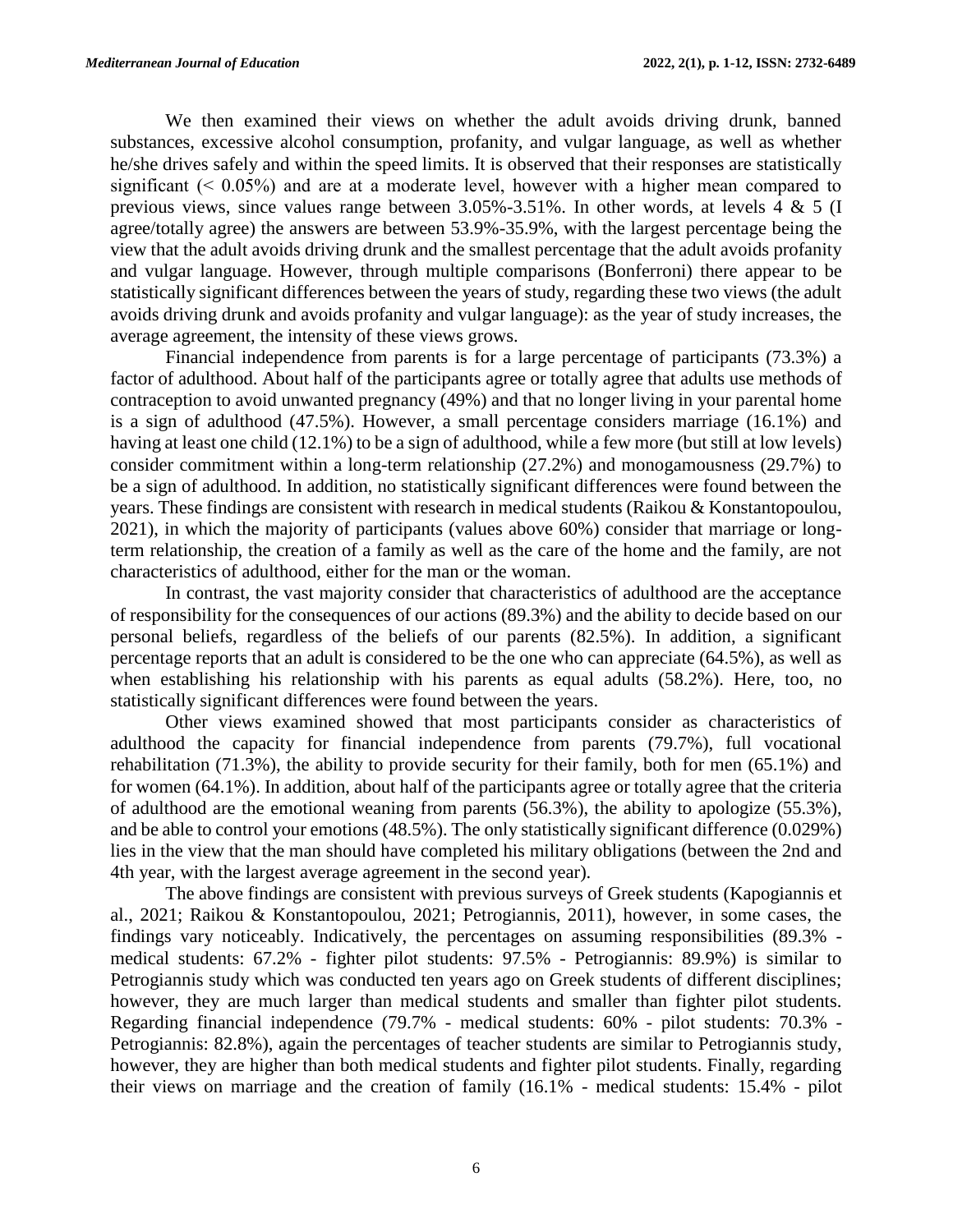students: 50.7% - Petrogiannis: 29.1%), the percentages were similar to medical students but lower than student fighter pilots and Petrogiannis study.

At the same time, the majority of teacher students are optimistic about the future, considering that they will have a better life than their parents. Nevertheless, they seem less optimistic than the medical students, and this is obviously due to prevailing perceptions of the high status of the doctor's profession (Raikou & Konstantopoulou, 2021). In particular, teacher students believe that compared to their parents they will have a higher quality of life (59.7% - medical students: 68.2%), better financial achievements (35.4% - 70%), better professional achievements (71.8% - 93.6%), as well as better interpersonal relationships (50%- 78.2%).

In the question "do you think you have reached adulthood" (Table 1), the vast majority (78.6%) preferred "in some respect yes" and "in some respect no", 18% of them chose the answer "yes" and 3.4% the answer "no". As it can be concluded from the data of other research in the Greek context (Table 2), the answer "yes", i.e., the clear choice that they feel like adults, ranges between 15.6% and 38.2% for the university students (in the oldest research among them, except for the fighter pilot students: 74.1%), while the incapability of a clear choice ranges from 59.3% to 80.7% (with the exception again of the pilot students: 24.7%).

|                                                     | <b>TABLE 1</b> |  |  |
|-----------------------------------------------------|----------------|--|--|
| Medical students' assumptions on reaching adulthood |                |  |  |

| Do you think you have reached adulthood? |     | $\frac{0}{0}$ |
|------------------------------------------|-----|---------------|
| ES                                       |     |               |
| In some respect                          | 162 |               |
|                                          |     |               |

It is clear from the above that a small proportion already feel adults, while the majority of the participating teacher students feel that they are on the path to adulthood, without having yet fully conquered it. These findings are similar to the corresponding conclusions of Tsipianitis & Karalis (2018) and close to the results of Galanaki & Leontopoulou's (2017) study (with differentiation on those who answered 'no'). However, we see significant variations in comparison with Petrogiannis (2011), Galanaki & Sideridis (2019), Kapogiannis et al. (2021), and Raikou & Konstantopoulou (2021). It seems that teacher students consider themselves as adults in a similar percentage with their peers and a smaller percentage than fighter pilot students, medical students, and vocational institute students (Table 2). Nevertheless, we should mention that due to the COVID pandemic the participating teacher students did not attend any practicum, meaning they didn't have any practical experience in their professional field (schools) as the students of the other studies did.

In particular, in terms of their sense of themselves and their readiness to take on roles and responsibilities attributed to an adult, the vast majority (94.2%) feel ready to take responsibility for their actions, 64.5% to independent of their parents, and 66.5% to make commitments. A little more than half of them (55.4%) seem ready for a commitment to a long-term relationship, while a small percentage feel ready to become parents (18%). These findings confirm the fact that the students who are in a "critical" age and are going, like their peers, through the period of emerging adulthood (Arnett, 2000, 2004; Arnett et al., 2014).

It is worth noting, however, that during the analysis, statistically significant differences were found  $( $0.05\%$ )$  in the first four criteria, namely, in the assumption of commitments, responsibilities, long-term relationships, and parenting (ANOVA 6). Multiple Comparisons (Bonferroni) showed that the differences are found between the years of study and specifically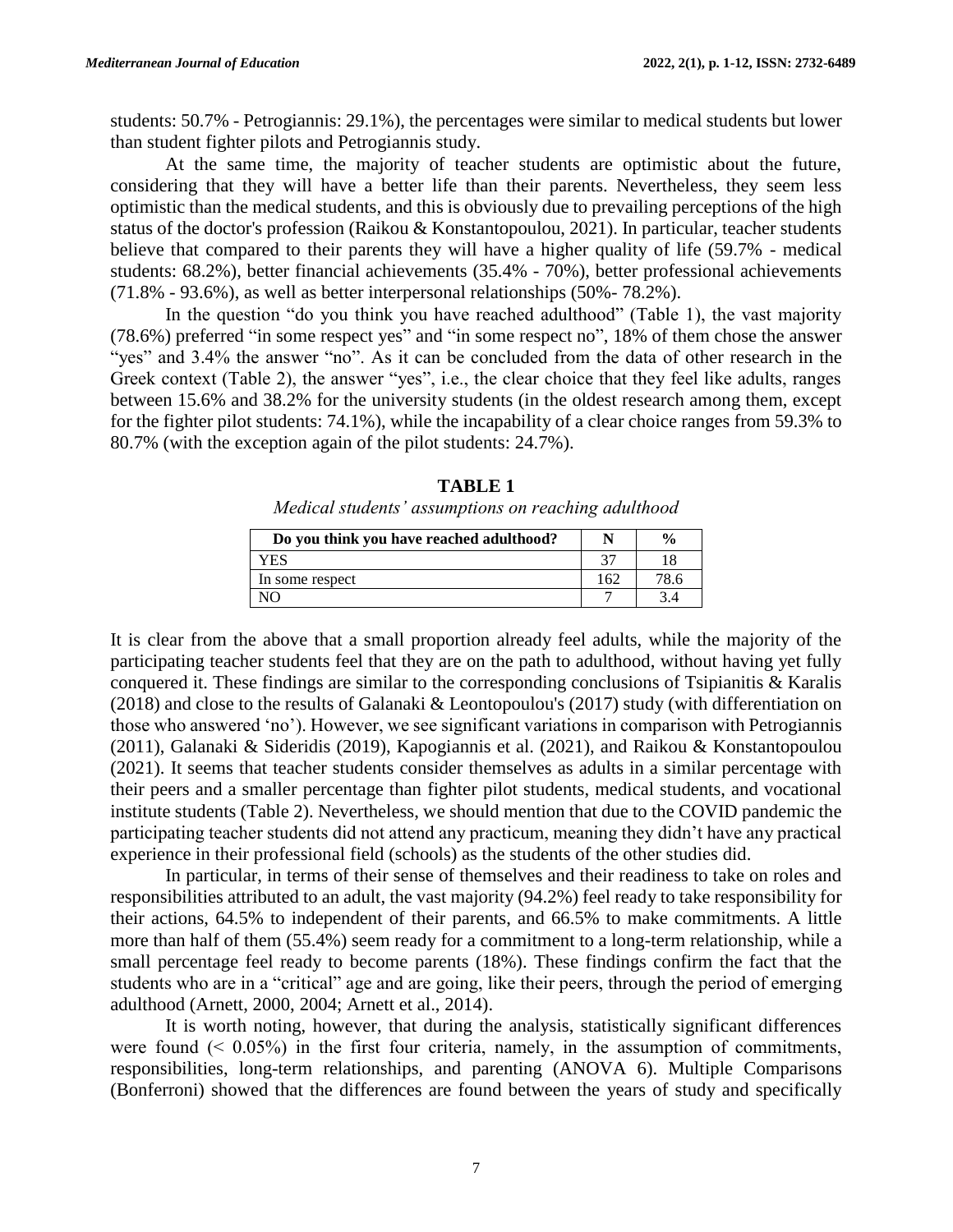between the 2nd and 4th year, with a higher average in the 2nd year. It seems that the more the years of study (and therefore the age) increase, the less ready the participants feel to undertake the above commitments and responsibilities.

| <b>Study/Researchers</b>               | <b>Sample</b>                                                                                                                                                                |      | In some<br>respect yes,<br>in some<br>respect no<br>$($ %) | N <sub>0</sub><br>(%) |
|----------------------------------------|------------------------------------------------------------------------------------------------------------------------------------------------------------------------------|------|------------------------------------------------------------|-----------------------|
| Petrogiannis, 2011                     | 183 undergraduate students from various Departments<br>of the University of Ioannina and the<br>Technological/Vocational Institute, Ioannina, Greece                         | 37.7 | 59.3                                                       | 3.0                   |
| Galanaki &<br>Leontopoulou, 2017       | 784 undergraduate students from various Departments<br>of the National and Kapodistrian University, Athens,<br>Greece                                                        | 15.6 | 71.4                                                       | 13.0                  |
| Galanaki & Sideridis,<br>2019          | 814 undergraduate students from various Departments<br>of the National and Kapodistrian University and the<br>Athens University of Economics and Business,<br>Athens, Greece | 27.4 | 62.7                                                       | 9.9                   |
| Tsipianitis & Karalis,<br>2018         | 332 undergraduate students from two Departments of<br>the University of Patras, Patras, Greece                                                                               | 16.9 | 80.7                                                       | 3.3                   |
| Kapogiannis, Karalis &<br>Raikou, 2021 | 81 student fighter pilots of the Hellenic Air Force                                                                                                                          |      | 24.7                                                       | 1.2                   |
| Raikou &<br>Konstantopoulou, 2021      | 110 undergraduate students from the Medicine School<br>of the University of Patras, Patras, Greece                                                                           | 38.2 | 60                                                         | 1.8                   |
| ( <i>present study</i> )               | 206 undergraduate students from a Department of<br>Education of the University of Patras, Greece                                                                             |      | 78,6                                                       | 3.4                   |

**TABLE 2** *Perceived adult status in various studies in Greece*

source: Kapogiannis, Karalis & Raikou (2021)

If we correlate their sense of adulthood with the readiness they feel to take responsibility and commitments, it seems that this is a statistically significant relationship  $( $0.05\%$  - Chi-Square$ Tests), with the largest percentages concentrated in those who say they feel like adults in "some respect" and at the same time responded "agree" to their readiness to take responsibility for their actions (50.5%), make commitments (40.3%), become independent of their parents (31.6%) and commit to a long-term relationship (29.1%). Similarly, a statistically significant relationship also appears between those who feel adult in "some respect" and totally disagree /disagree (53.9%) about their readiness to become parents.

In an attempt to associate all the above with the training of the teacher students, we have recorded the participants' opinions on questions concerning the assumption of their choices and their ability to respond to them. More specifically, the majority (73.3%) have no problem with taking on commitments, nor are they jealous of their peers who do not have their obligations (66.5%), while 67.5% feel confident in choosing the profession. Furthermore, half of them feel the fear of failure (50%) and a little less feel "pressure" (44.7%), but they don't believe that they have taken a lot of responsibilities in an early stage of their lives (43.2%). Almost one in three feels ready to work as a teacher (36.4%) but sometimes they find it difficult to respond to requirements (30.1%).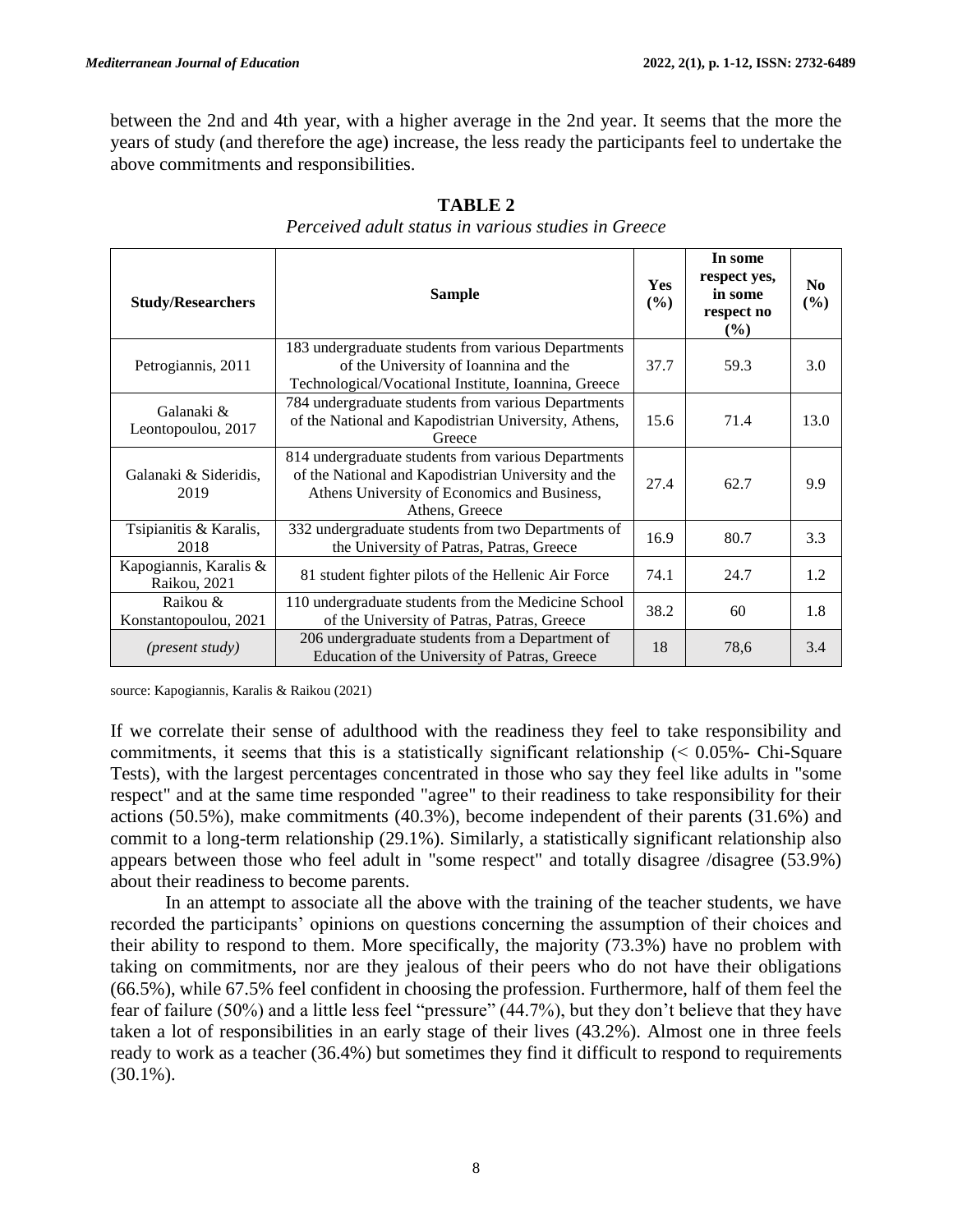In our attempt to link the above-mentioned characteristics of emerging adulthood to what constitutes a motive for the successful completion of the training, we have recorded the participants' opinions to questions concerning earnings, the distinction among colleagues, personal satisfaction of successfully achieving a goal, acquisition of new knowledge and skills, gaining confidence in their abilities and improving their self-esteem.

Τhe main motives that urge young teachers to complete their studies seem to be similar with medical students and pilot students and concern mostly self-development issues (Kapogiannis et al., 2021; Raikou & Konstantopoulou, 2021). These include acquisition of new knowledge and skills (95.7%), gaining confidence in their strengths (95.7%), personal satisfaction of successfully fulfilling a goal (94.2%), and improvement of their self-esteem (90.3%). In addition, 79.2% also consider vocational rehabilitation as a motive. On the other hand, only almost half of them (52.4%) are motivated by financial earnings and less (39.8%) by the desire to distinguish among colleagues (Table 3). This last finding on financial motivation could be interpreted by the high level of unemployment observed in teachers in recent years, as opposed to the financial security offered by this profession in the past or in comparison with other professions (doctors, fighter pilots).

| <b>Motive</b>                                           | <b>Disagree</b><br>(totally-just) | <b>Neither</b><br>disagree nor<br>agree | Agree<br>(totally-just) |
|---------------------------------------------------------|-----------------------------------|-----------------------------------------|-------------------------|
| Acquisition of new knowledge and skills                 | 3(1.5%)                           | $6(2.9\%)$                              | 197 (95.7%)             |
| Gaining confidence in my strengths                      | 3(1.5%)                           | $6(2.9\%)$                              | 197 (95.7%)             |
| Personal satisfaction of successfully fulfilling a goal | 2(1%)                             | $10(4.9\%)$                             | 194 (94.2%)             |
| Improvement of my self-esteem                           | $5(2.4\%)$                        | 15 (7.3%0)                              | 186 (90.3%)             |
| Vocational rehabilitation                               | $12(5.8\%)$                       | 31 (15%)                                | 163 (79.2%)             |
| Financial earnings                                      | 34 (16.5%)                        | 64 (31.1%)                              | 108 (52.4%)             |
| Distinction among colleagues                            | 54 (26.2%)                        | 70 (34%)                                | 82 (39.8%)              |

**TABLE 3** *Teacher students' motives for the successful completion of their studies*

| <b>CONCLUSIONS</b> |
|--------------------|
|--------------------|

This research aimed to investigate the period of emerging adulthood experienced by teacher students, in order to explore the dimensions of emerging adulthood on them and possible relation with their discipline. More specifically, our main objective was to trace differentiations during their studies but also in comparison with other disciplines through the lens of emerging adulthood characteristics, as well as possible correlation with the development of motives for the successful completion of their studies. The survey involved 206 students from the Department of Education at the University of Patras, aged between 18-30 years old. The participants answered a questionnaire with closed-ended questions.

Most of the findings confirm previous studies on Greek students, regardless of the discipline of study. The majority acknowledges the phase of transition to adulthood that they are going through, feeling in-between and not independent and responsible for their actions. They have also focused on themselves, giving priority to their personal development as individuals and leaving beside other social roles (such as husband/wife, parent, etc.) or what is called a mature social behaviour (in driving, speaking, communicating, etc.). For them, the main criteria of adulthood are responsibility and independence from their parents (either financial or social/emotional). In other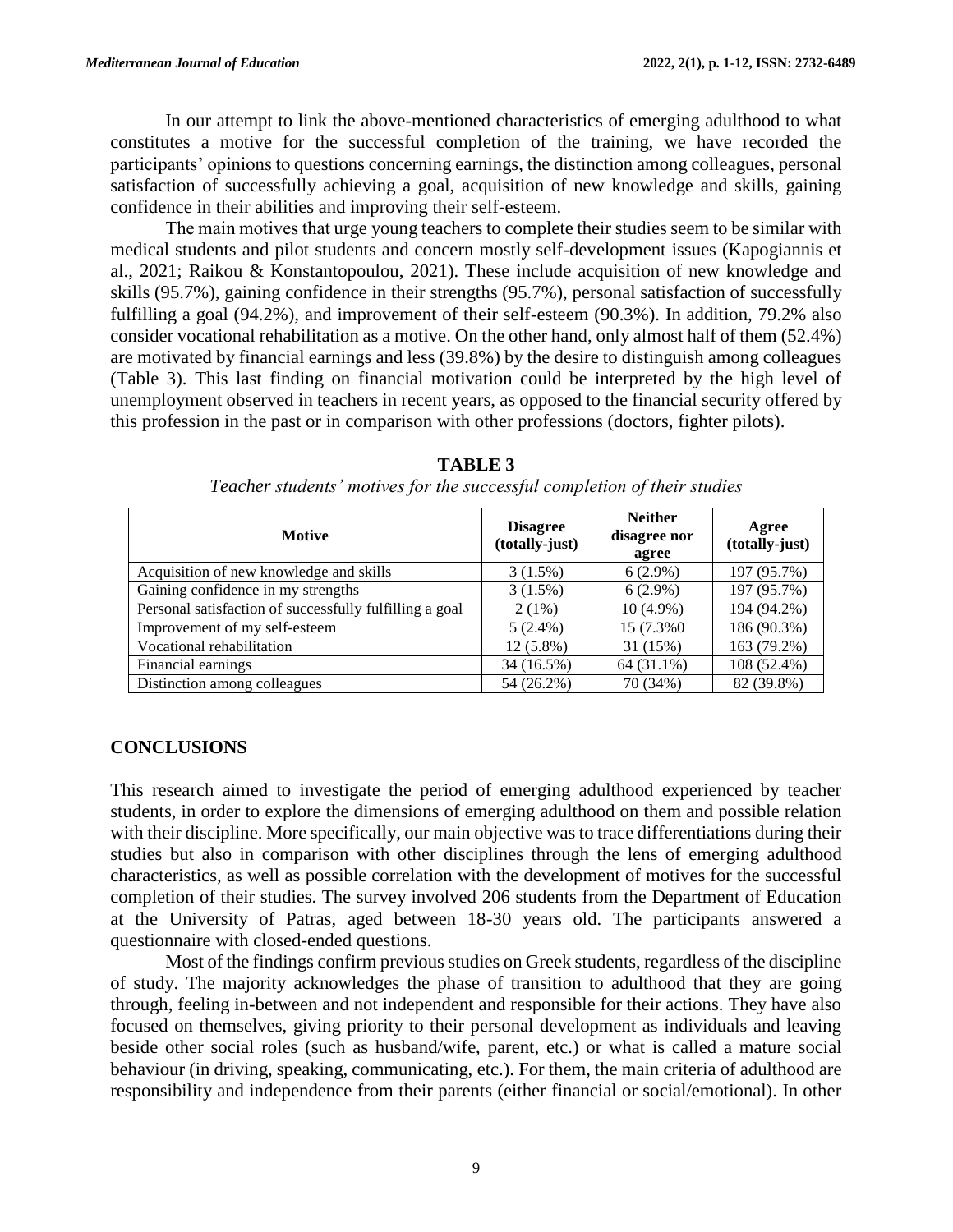words, the dimensions of emerging adulthood as described by Arnett (2004) can be all traced by the answers of the participants. As far as the specialty of studies is concerned, they feel good about their choice, while their motivations to complete their studies are mainly self-development issues. Nevertheless, significant convergences between disciplines also appear. Regarding their financial situation, it seems that the teacher students who participated in the survey come from a lower socioeconomic level than future doctors, faced greater financial difficulties than others (future doctors and pilots) during their studies (Kapogiannis et al., 2021; Raikou & Konstantopoulou, 2021) and do not hope much for financial comfort in the future. In other words, compared to other specialties, teacher students are optimistic about the future but not so much as other disciplines (medical students), probably due to high unemployment rates and low salaries among teachers.

Of particular interest is the sense of adulthood, where the majority feel in some respect and not entirely adult. The percentage that clearly feels adult is significantly lower than other specialties such as future doctors and pilots. According to a previous study (Raikou & Konstantopoulou, 2021), it seems that when students, who could undoubtedly be considered as emerging adults, are studying in a demanding and/or difficult training program, with emphasis on practical experience, they are 'forced' to manifest adult characteristics earlier than their peers. In the case of the teacher students of the research, although they have an intensive internship program in their curriculum, however, due to COVID quarantine this did not take place. For this reason, it would be interesting to apply the same research to teacher students who have implemented the internship program.

On the other hand, however, it is observed that most of the participants do not feel adult but feel ready to take responsibility and commitments, nevertheless there is a difference between the years: as they grow older, they feel less ready to take on responsibilities and commitments. In other words, it seems that they are in a transitional phase towards adulthood and during their studies they gradually realize the sense of responsibility that adulthood entails, resulting in the appearance each year of studies more down-to-earth and restrained, more mature, more realistic, and aware of where they are, what obligations and what possibilities they have. An interpretation that could be given to this finding concerning the subject of study is that these students, since they study in a department of Education with a large number of psycho-social-pedagogical courses, have many opportunities during their studies to self-reflect, and more consciously define themselves. According to our previous studies (Raikou, 2012, 2018), critical reflection and transformative learning opportunities at universities foster students' self-awareness and development in every aspect of their life (personal, social, psychological, professional).

Finally, we could say that these findings are following literature, meaning adulthood is rather a developmental process of a person to maturity, autonomy, and responsibility and the university context plays a catalytic role in this direction (Kokkos, 2005; Raikou, 2020). It would therefore be interesting in future research to also explore the specific factors that influence these changes during studies, while it would be useful to apply similar research in other disciplines.

#### **REFERENCES**

Arnett, J. J. (2000). Emerging adulthood: A theory of development from the late teens through the twenties. *American Psychologist, 55*, 469-480.

Arnett, J. J. (2004). *Emerging adulthood: The winding road from the late teens through the twenties*. New York: Oxford University Press.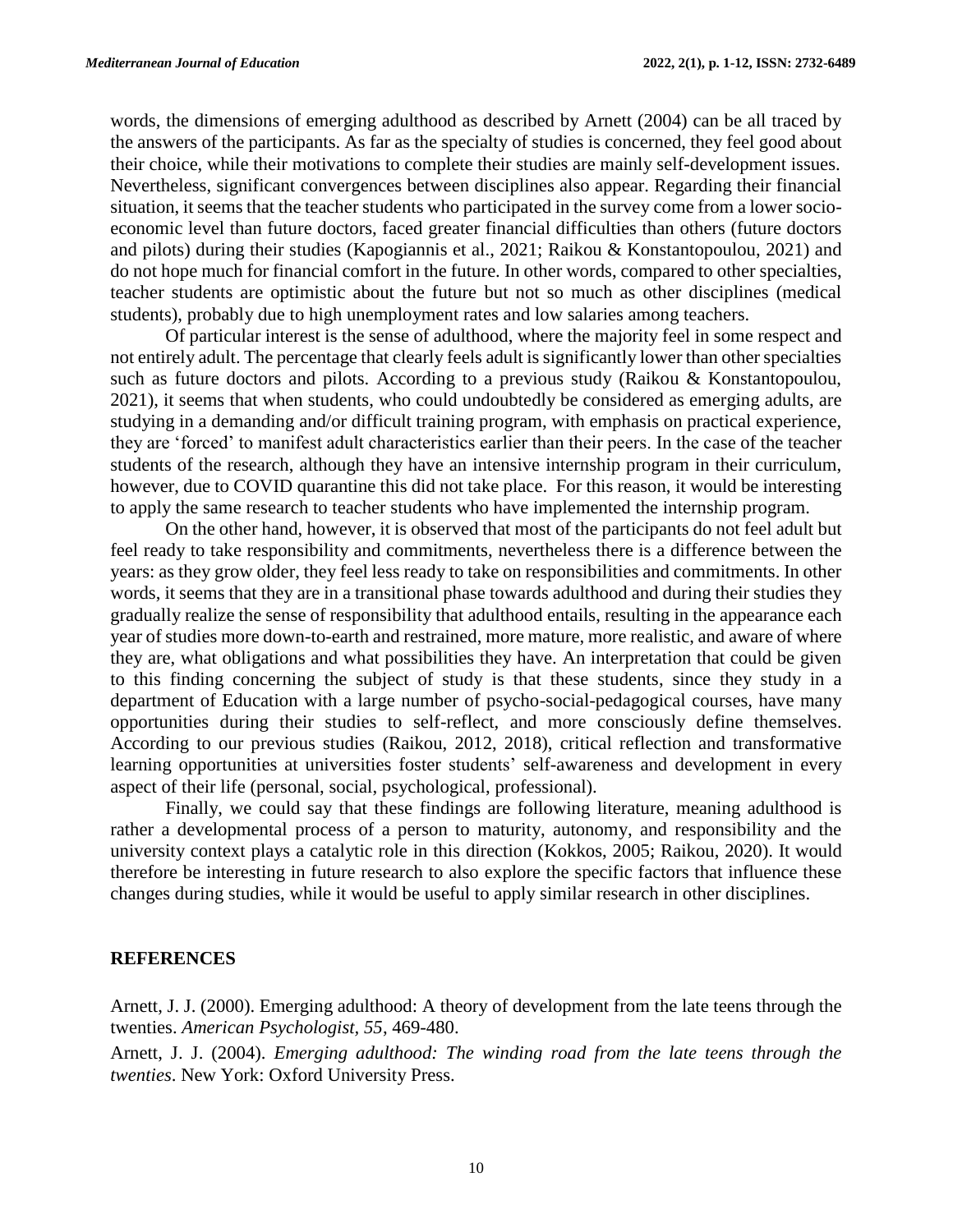Arnett, J. J., Žukauskienė, R., & Sugimura, K. (2014). The new life stage of Emerging Adulthood at ages 18 to 29 years: Implications for mental health. *THE LANCET Psychiatry, 1*(7), 569-576.

Brookfield, S. (1986). *Understanding and facilitating adult learning*. San Francisco: Jossey-Bass. Brookfield, S. D. (2012). *Teaching for Critical Thinking.* San Francisco: Jossey-Bass.

Cranton, P. (2000). Individual differences and transformative learning. In J. Mezirow & Associates (Eds.), *Learning as transformation: Critical perspectives on a theory in progress.* San Francisco: Jossey-Bass.

Erikson, E. H. (1968). *Identity: Youth in crisis*. Austen Riggs Monograph, No. 7. New York: WW Norton.

Galanaki, E., & Leontopoulou, S. (2017). Criteria for the transition to adulthood, developmental features of emerging adulthood, and views of the future among Greek studying youth. *Europe's Journal of Psychology, 13,* 417-440.

Galanaki, E., & Sideridis, G. (2019). Dimensions of emerging adulthood, criteria for adulthood, and identity development in Greek studying youth: A person-centered approach. *Emerging Adulthood, 7*(6), 411-431.

Jarvis, P. (2010). *Adult Education and Lifelong Learning* (4th). New York: Routledge.

Kapogiannis, Α., Karalis, T., & Raikou, Ν. (2021). A study on Emerging Adulthood in Hellenic Air Force Cadets in Greece. *European Journal of Human Resource Management Studies, 5*(1), 101-115.

Knowles, M. S. (1970). *The modern practice of Adult Education: Andragogy versus Pedagogy*. New York: Association Press.

Kokkos, A. (2005). *Adult Education: detecting the field*. Athens: Metechmio (in Greek).

Leontopoulou, S., Mavridis, D., & Giotsa, A. (2016). Psychometric properties of the Greek inventory of the dimensions of Emerging Adulthood (IDEA): University student perceptions of developmental features. *Journal of Adult Development, 23*, 226-244.

Lindeman, E. C. (1926). *The meaning of Adult Education*. New York: New Republic.

Mastora, V., Panagopoulou, N., & Raikou, N. (2020). Erasmus student mobility and Emerging Adulthood: Implications on students' development. *Educational Journal of the University of Patras UNESCO Chair, 7*(2), 87-99.

Merriam, S. B., & Caffarella, R. S. (1999). *Learning in adulthood: A comprehensive guide.* San Francisco: Jossey-Bass.

Petrogiannis, K. (2011). Conceptions of the transition to adulthood in a sample of Greek higher education students. *International Journal of Psychology and Psychological Therapy, 11*(1), 121- 137.

Raikou, N. (2012). Can University be a transformative environment? Fostering critical reflection through Art in Higher Education. *Journal of Literature and Art Studies, 2*(3), 416-421.

Raikou, N. (2018). Orientations on Disorienting Dilemma: Towards an integral conceptualization between theory and practice, In *Proceedings of the 3rd Conference of ESREA's Network Interrogating Transformative Processes in Learning and Education: 'Contemporary Dilemmas and Learning for Transformation'*, 28th June - 1st July 2018, Milan, Italy: ESREA & Italian Transformative Learning Network. Retrieved from https://drive.google.com/file/d/1F-2JSx-H8sBM\_Ws\_BevIrZ3urg6QbBF7/view.